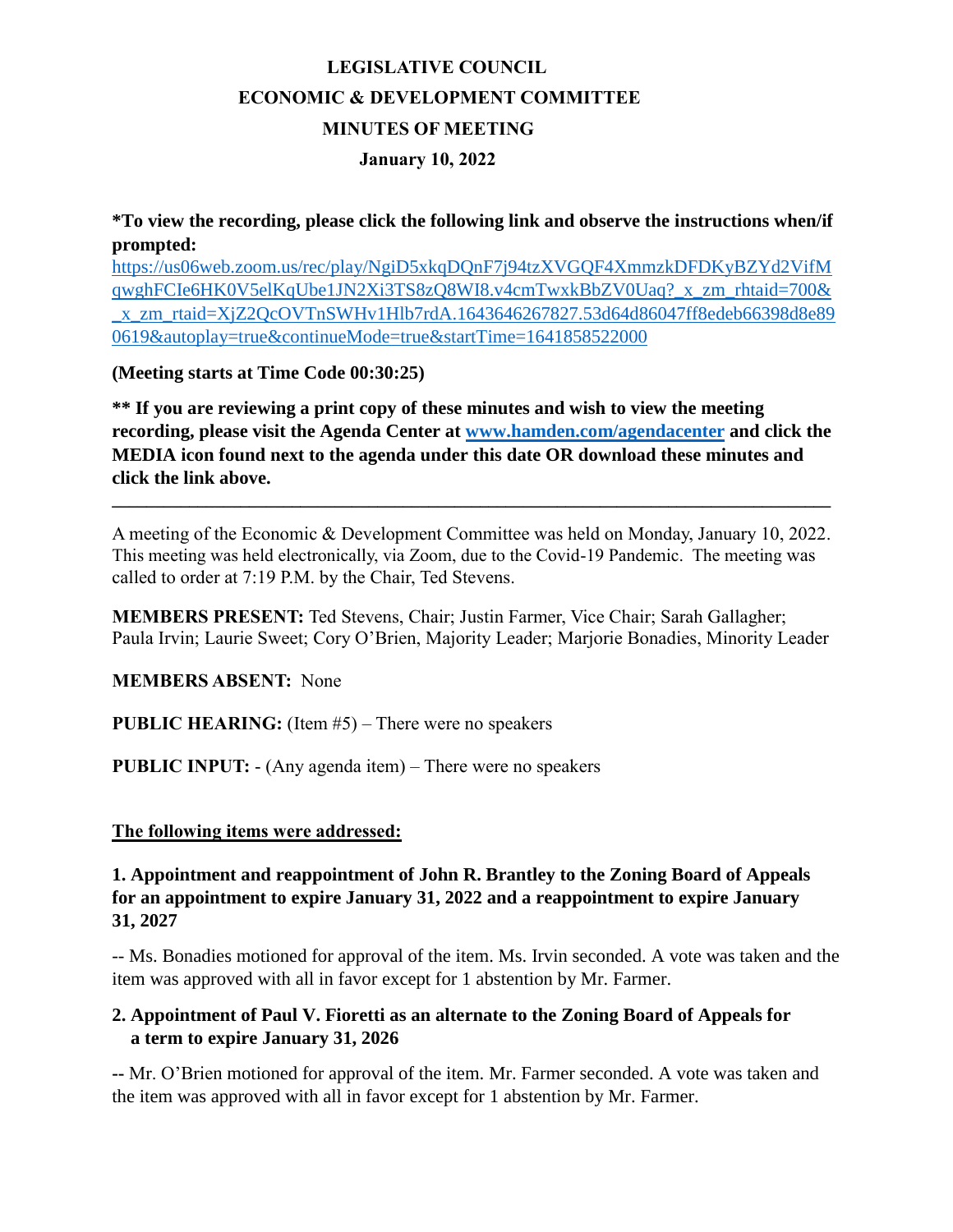### **3. Order to approve amendment to agreement with Haley and Aldrich, Inc. Post- Construction Phase Services Villano Park and Rochford Field**

--Mr. Farmer motioned for approval of the item. Ms. Irvin seconded. A vote was taken and the item was approved unanimously.

### **4. Order extending the Comprehensive Economic Development Plan**

-- Mr. Farmer motioned for approval of the item. Mr. O'Brien seconded.

#### **DISCUSSION:**

Ms. Irvin: What can we expect over the next six months in terms of developing a new plan and taking COVID pandemic into account?

Mr. Johnson: What the plan should do is to figure out the process to bring additional revenue to town to reduce the mill rate. It should determine what grand list growth will be necessary to achieve desired outcomes. It should lay out changes in land use, including cannabis-related businesses that will benefit the town. It will be a three-year plan that serves as a guide for a larger 10-year plan.

Ms. Gallagher: What is the plan for updating the plan in the next six months? What are other town's best practices/ are land use and zoning changes anticipated?

Mr. Johnson: Yes, there will be land use changes. Some are already in the Plan of Conservation and Development (POCD). There will be a student group from Quinnipiac that helps with plan development, and it will be a deliverable for them too. We will be looking for public reactions toward the end of the six-month period.

Ms. Gallagher: Why not engaged at the beginning of the period? Would love to see short- and long-term goals in the plan.

Mr. .Johnson: Students will be doing surveys and outreach. There are a lot of moving parts and we don't want to fatigue the public.

Mr. Farmer motioned for approval of the item. Mr. O'Brien seconded.

A vote was taken and the item was approved unanimously.

## **5. Ordinance amending and restating Section 123.03 and adding Section 128.14 of the Town of Hamden Economic Development Incentive Policy**

**--** Ms. Bonadies motioned for approval of the item. Ms. Irvin seconded.

#### **DISCUSSION:**

Mr. Stevens: 0% for Hamden Business Enterprises seems like a typo, what is correct number?

Ms. Gruen: Should be 10%

Ms. Bonadies: How will thresholds affect business? Do all thresholds need to be met?

Mr. Johnson: Hartford and New Haven have similar standards. Approval of tax breaks will be made on a project-to-project basis.